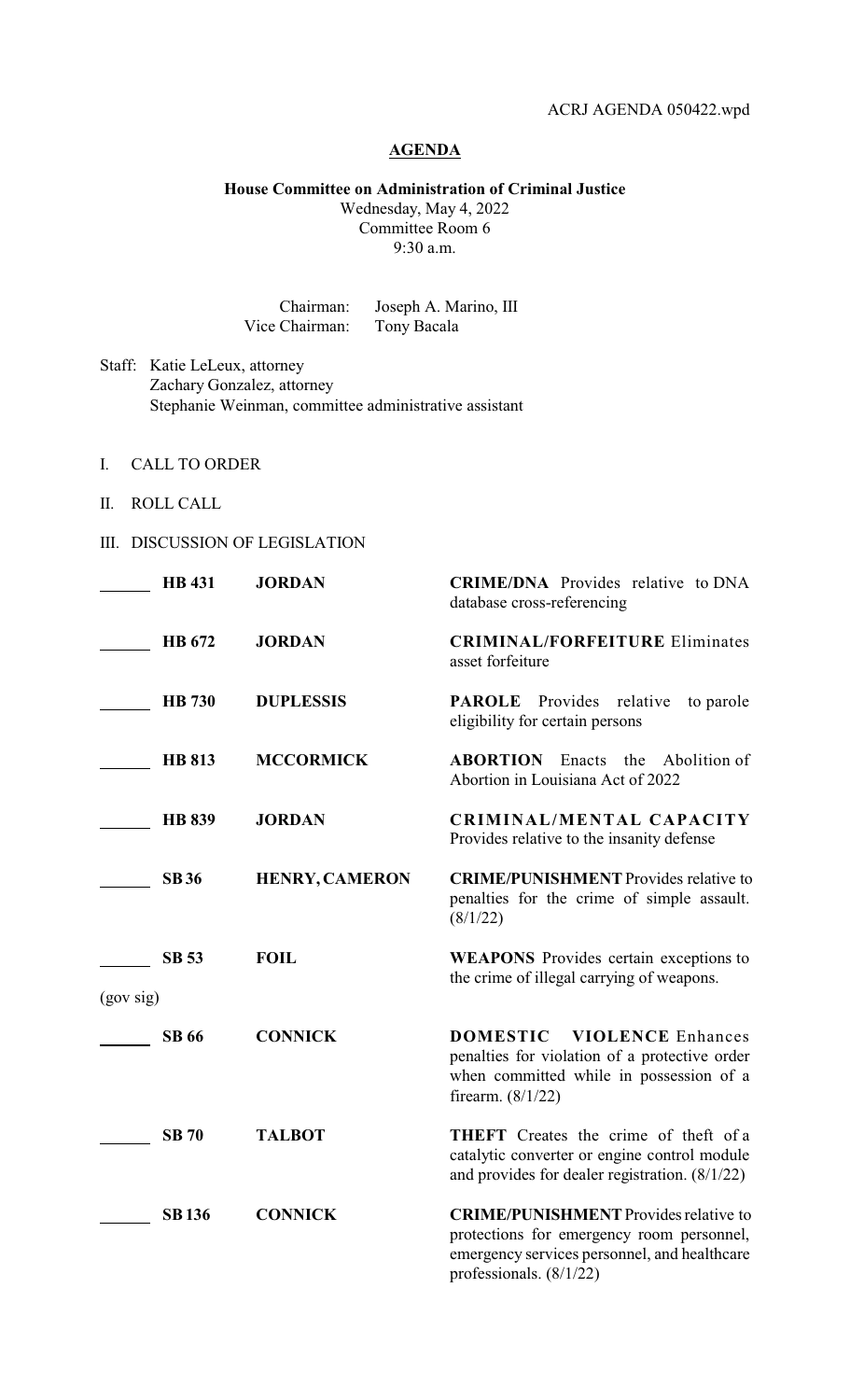| <b>SB 148</b> | <b>MIZELL</b>         | <b>CRIMINAL JUSTICE</b> Provides for post-<br>conviction relief for victims of human<br>trafficking. (gov sig)                                                                                                                                                                          |
|---------------|-----------------------|-----------------------------------------------------------------------------------------------------------------------------------------------------------------------------------------------------------------------------------------------------------------------------------------|
| <b>SB 161</b> | <b>TALBOT</b>         | <b>CRIME/PUNISHMENT</b> Increases penalty<br>for crime of carjacking. $(8/1/22)$                                                                                                                                                                                                        |
| <b>SB182</b>  | <b>FIELDS</b>         | <b>LAW ENFORCEMENT</b> Provides relative to<br>revocation of P.O.S.T. certification. (gov sig)                                                                                                                                                                                          |
| <b>SB 206</b> | <b>JACKSON</b>        | <b>PUBLIC</b><br><b>DEFENDER</b><br>Requires the<br>Louisiana Public Defender Board to annually<br>enter into a contract with the University of<br>Louisiana Monroe to provide certain statewide<br>training. $(7/1/22)$                                                                |
| <b>SB 320</b> | <b>HENRY, CAMERON</b> | <b>GAMING</b> Suspends certain requirements<br>regarding the landbased casino contract. (gov<br>sig)                                                                                                                                                                                    |
| <b>SB 335</b> | <b>JACKSON</b>        | <b>JUVENILE</b><br><b>JUSTICE</b><br>Provides<br>for a<br>juvenile in a correctional facility to serve<br>additional time when he commits an assault or<br>battery on an employee of the facility or<br>another juvenile in the facility or a simple or<br>aggravated escape. (See Act) |
| <b>SB 360</b> | <b>FOIL</b>           | <b>CRIMINAL</b><br><b>PROCEDURE</b> Provides<br>relative to bond forfeiture. (gov sig)                                                                                                                                                                                                  |
| <b>SB 400</b> | <b>FIELDS</b>         | <b>AGENCIES</b> Provides<br><b>STATE</b><br>for the<br>administration of the Department of Public<br>Safety and Corrections, public safety services.<br>(1/1/23)                                                                                                                        |
| <b>SB449</b>  | <b>LUNEAU</b>         | <b>GAMING</b> Authorizes the Natchitoches Parish<br>Council to call a referendum election to allow<br>video draw poker gaming in Natchitoches<br>Parish. (gov sig)                                                                                                                      |

## IV. ANNOUNCEMENTS

## V. ADJOURNMENT

Any person who does not feel comfortable giving testimony in person may submit a prepared statement in accordance with House Rule 14.33 in lieu of appearing before the committee:

A. Any interested person or any committee member may file with the committee a prepared statement concerning a specific instrument or matter under consideration by the committee or concerning any matter within the committee's scope of authority, and the committee records shall reflect receipt of such statement and the date and time thereof.

B. Any person who files a prepared statement which contains data or statistical information shall include in such prepared statement sufficient information to identify the source of the data or statistical information. For the purposes of this Paragraph, the term "source" shall mean a publication, website, person, or other source from which the data or statistical information contained in the prepared statement was obtained by the person or persons who prepared the statement.

NOTE: Statements emailed to h-acri@legis.la.gov and received prior to noon on Tuesday, May 3, 2022, will be distributed to the committee members prior to the meeting.